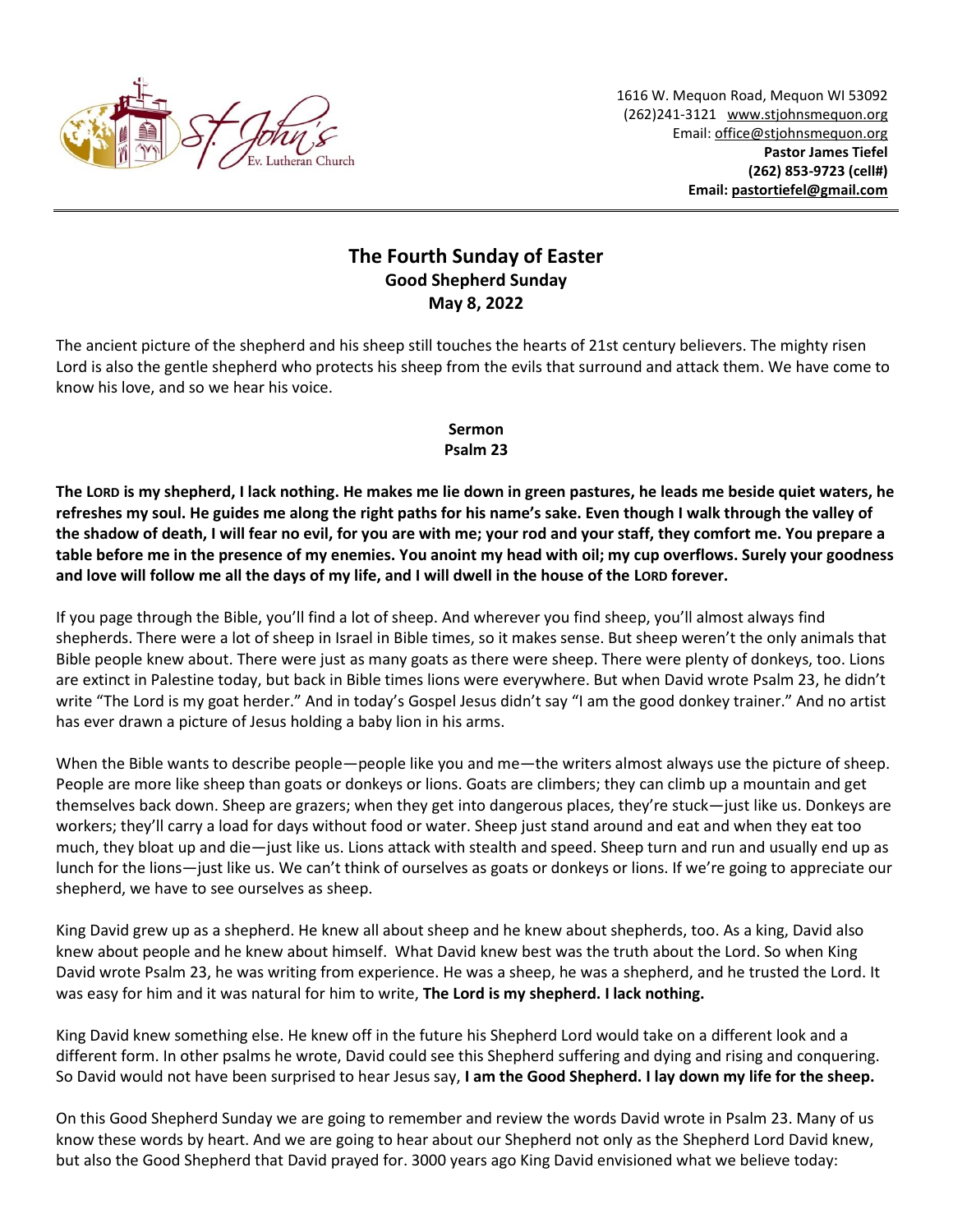## **The Lord Jesus Is the Shepherd of the Sheep**

He preserves us. He protects us. He prepares us.

1. Some people say sheep are stupid, but they're not. From what I read, sheep recognize their mothers and siblings; they know the voice of their shepherd and even the bark of the sheep dog. But when it comes to finding food and water, they're dumb as stones. On their own they'll eat the wrong kind of grass and take way too many chances to get to water.

We all, like sheep, have gone astray; each of us has turned to his own way. David didn't write those words—Isaiah did—but David could have written them. In so many ways you and I are like the two-year-old who runs into a busy street to chase a ball. Looks like fun. Right. It's not that we're stupid; some of us are really smart. The problem with us is sin. Sin isn't a nice thing to talk about on Mother's Day or when visitors are in church, but we can't understand Psalm 23 without talking about sin. Sin is that thing that lives in all of us that leads us to do exactly what the Lord doesn't want us to do. Mom says, "Don't run into the street" and the two-year-old looks at mom with a defiant grin and runs toward the street. We're sure to get hit and the hit might be hellish. David understood this. He wrote in Psalm 32: **Against you, you only, have I sinned and done what is evil in your sight.**

**The Lord is my shepherd; I lack nothing.** Our shepherd is not some far-off force we see only in pictures. Each of us can say that the Lord is **my** shepherd and **I** lack nothing. Jesus came to our world for everyone, but he also came to my world for me. Jesus came to solve my sin problem by dying and rising again and now he takes me to places that are safe. He walks with me and he talks with me in his Word. It's in the Bible where **he makes me lie down in green pastures** where I won't be poisoned. **He leads me beside quiet waters** where I won't drown. When I sin and get myself in trouble, **he refreshes my soul**. You might say he catches me on the sidewalk, turns me away from the road, and points me back to safety. **He guides me along the right paths.** He leads me on paths that he walked in my place, paths that were right and perfect, and on those paths I find forgiveness and guidance. He does all this **for his name's sake.** If Jesus is going to call himself the Good Shepherd, he is not going to stop being the Good Shepherd. His reputation is on the line and so he means what he says. *The Lord Jesus is the shepherd of the sheep and he preserves us in his perfect love.*

2. I'm sure King David knew. To this day the hills around Palestine are filled with deep ravines and sharp cliffs. More than once his sheep would have taken chances like their goat friends. But the sheep weren't goats and death was one misstep away.

David knew personal ravines and cliffs, too. He fought bears and lions as a shepherd. If his sling shot would have been five inches wide of Goliath's head, it would have been David who was dead. David knew what it meant to **walk through the valley of the shadow of death.** He had been there.

And so have we. Psalm 23 isn't just a psalm for funerals, even though that's where we usually hear it. But dangers come into our lives in ways that are different from death: the disappointment of a broken relationship, the disaster of a financial collapse, the disease that won't heal. We have plenty of dark times in our lives and they hang over our heads like gloom and doom. But when Jesus is our Good Shepherd, we can say with David, **Even though I walk through the valley of the shadow of death, I will fear no evil, for you are with me; your rod and your staff, they comfort me.** The Lord doesn't always take trouble away but he uses the rod of his love and the staff of his wisdom to guide us and push us along. St. Paul wrote, **We know that in everything God works for the good of those who love him.** Death comes to all of us, of course, but Jesus guides us through the valley and the shadow and he brings us to the brilliant banquet of victory. *The Lord Jesus is the shepherd of the sheep and he protects us with his perfect power.* 

3. David is done with sheep. Where David set his sights at the end of Psalm 23 is that brilliant banquet of victory. He's seen his Shepherd Lord in action throughout his life and he joins that vision to the Good Shepherd he knows is coming. And so David sang **You prepare a table before me.** This is an Easter feast where **the Lord swallows up death forever**. Sin and society and Satan still surround us and still attack. I often feast with Jesus **in the presence of my enemies** and so do you. But the Good Shepherd promises that **no one will snatch us out his hand.** Jesus Christ lived and died and rose